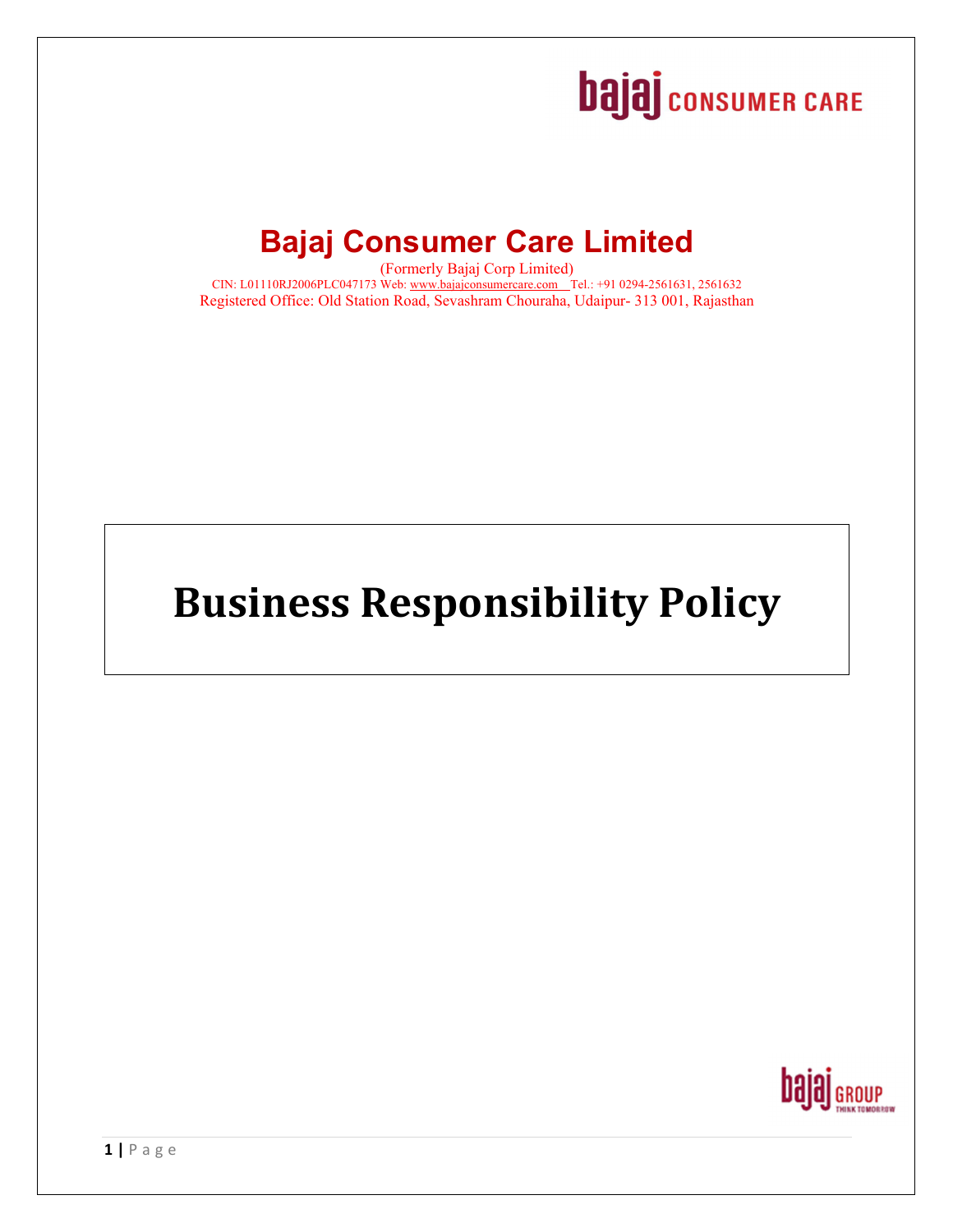## **Contents**

| 6. |  |
|----|--|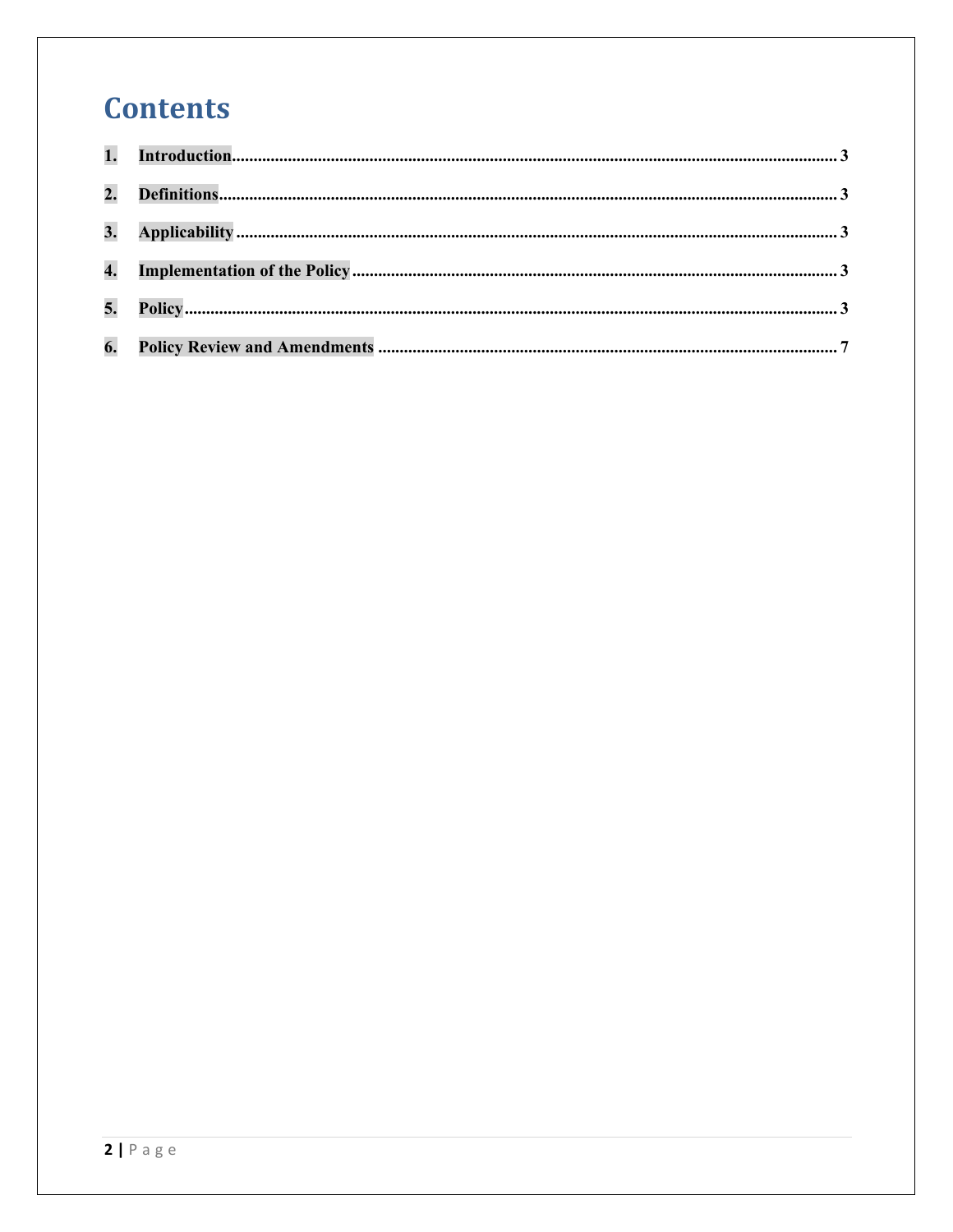## **1. Introduction**

Bajaj Consumer Care Limited (the "Company") being one of the top five hundred listed companies as per the criteria mentioned above, the Company has approved and adopted this Business Responsibility Policy (the "Policy") at its meeting held on January 12, 2017, being the effective date of the Policy .

The key objective of this Policy is to ensure a unified and common approach to the dimensions of Business Responsibility across the Company and act as a strategic driver that will help the Company to respond to the complexities and challenges that keep emerging and be abreast with changes in regulations.

In accordance with the Listing Regulations, the Board has adopted a business responsibility policy.

## **2. Definitions**

- (i). **"Act"** shall mean the Companies Act, 2013 and rules made thereunder, as amended.
- (ii). **"Board"** shall mean the board of directors of the Company.
- (iii). **"Company"** shall mean Bajaj Consumer Care Limited.
- (iv). **"Listing Regulations"** shall mean the Securities and Exchange Board of India (Listing Obligations and Disclosure Requirements) Regulations, 2015, as amended.
- (v). "**Policy**" shall mean this business responsibility policy.

## **3. Applicability**

The Policy is applicable to all directors and employees of the Company.

## **4. Implementation of the Policy**

The Managing Director of the Company, as authorized by the Board shall be responsible for the implementation of the Policy. Managing Director may take support of such functional heads and internal and external experts, which he may deem fit, for the effective implementation of the Policy. Foreign subsidiaries of the Company shall participate in the Policy to the extent required under the laws of the country of their operation.

### **5. Policy**

Company believes that the business excellence can be achieved only by doing business on sound sustainability principles that address the dimension of good governance as well as environmental and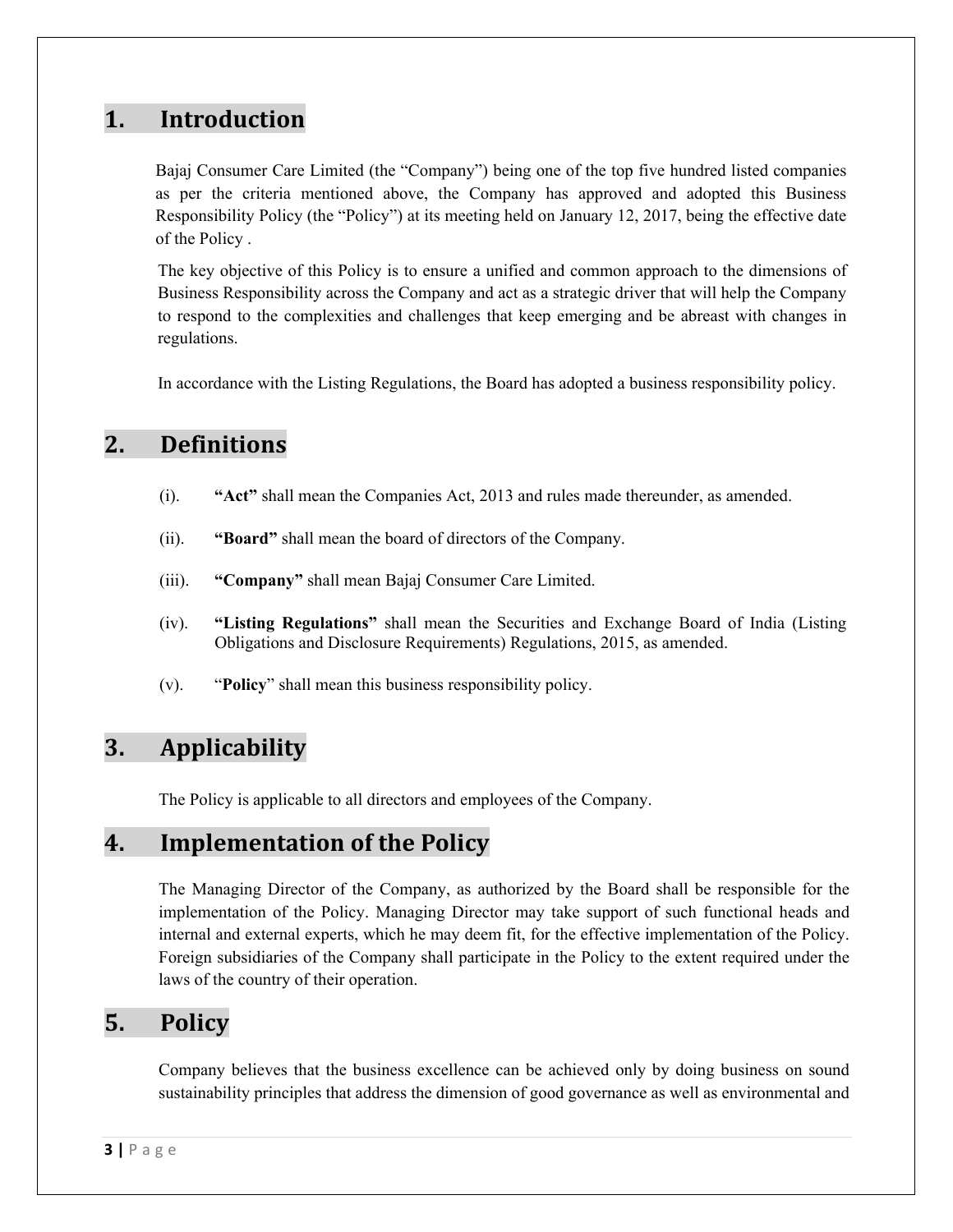social responsibility. Company's business practices would therefore be governed by the following guiding principles.

#### **Principle 1: Ethics, Transparency and Accountability**

- i. The Company should develop governance structures, procedures and practices that ensure ethical conduct at all levels; and promote the adoption of this principle across its value chain.
- ii. The Company should communicate transparently and assure access to information about their decisions that impact relevant stakeholders.
- iii. The Company should not engage in practices that are abusive, corrupt, or anti-competition.
- iv. The Company should truthfully discharge their responsibility on financial and other mandatory disclosures.
- v. The Company should report on the status of their adoption of these Guidelines as suggested in the reporting framework in this document.
- vi. The Company should avoid complicity with the actions of any third party that violates any of the principles contained in these Guidelines.

#### **Principle 2: Product Life Cycle Sustainability**

- i. The Company should assure safety and optimal resource use over the life- cycle of the product – from design to disposal – and ensure that everyone connected with it- designers, producers, value chain members, customers and recyclers are aware of their responsibilities.
- ii. The Company should raise the consumer's awareness of their rights through education, product labelling, appropriate and helpful marketing communication, full details of contents and composition and promotion of safe usage and disposal of their products and services.
- iii. In designing the product, the Company should ensure that the manufacturing processes and technologies required to produce it are resource efficient and sustainable.
- iv. The Company should regularly review and improve upon the process of new technology development, deployment and commercialization, incorporating social, ethical, and environmental considerations.
- v. The Company should recognize and respect the rights of people who may be owners of traditional knowledge and other forms of intellectual property.
- vi. The Company should recognize that over-consumption results in unsustainable exploitation of our planet's resources, and should therefore promote sustainable consumption, including recycling of resources.

#### **Principle 3: Employee Wellbeing**

- i. The Company should respect the right to freedom of association, participation, collective bargaining, and provide access to appropriate grievance Redressal mechanisms.
- ii. The Company should provide and maintain equal opportunities at the time of recruitment as well as during the course of employment irrespective of caste, creed, gender, race, religion, disability or sexual orientation.
- iii. The Company should not use child labour, forced labour or any form of involuntary labour, paid or unpaid.
- iv. The Company should take cognizance of the work-life balance of its employees, especially that of women.
- v. The Company should provide facilities for the wellbeing of its employees including those with special needs.
- vi. The Company should ensure timely payment of fair living wages to meet basic needs and economic security of the employees.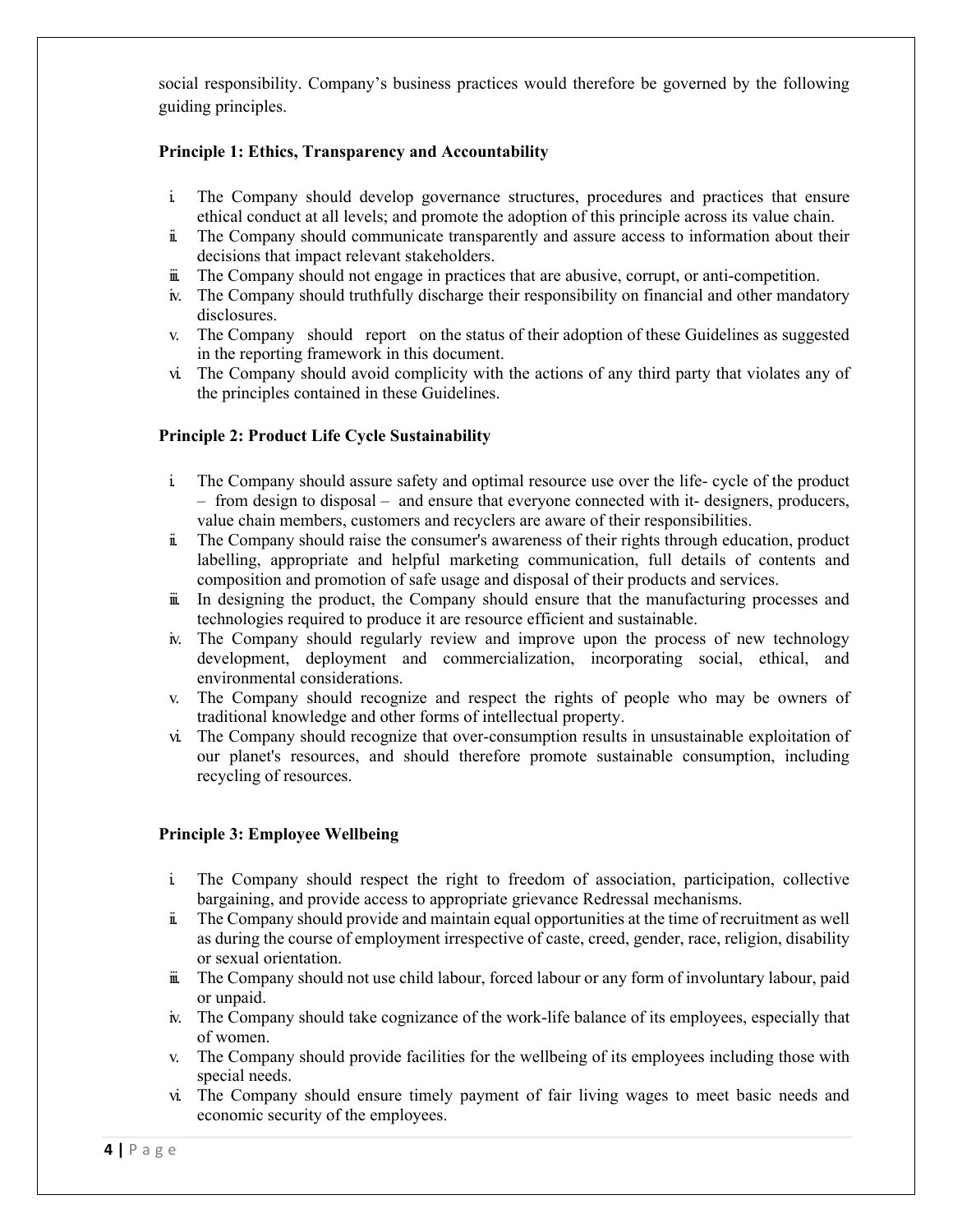- vii. The Company should provide a workplace environment that is safe, hygienic humane, and which upholds the dignity of the employees.
- viii. The Company should communicate this provision to their employees and train them on a regular basis.
- ix. The Company should ensure continuous skill and competence upgrading of all employees by providing access to necessary learning opportunities, on an equal and non-discriminatory basis.
- x. The Company should promote employee morale and career development through enlightened human resource interventions.
- xi. The Company should create systems and practices to ensure a harassment free workplace where employees feel safe and secure in discharging their responsibilities.

#### **Principle 4: Stakeholders Engagement**

- i. The Company should systematically identify their stakeholders, understand their concerns, define purpose and scope of engagement, and commit to engaging with them.
- ii. The Company should acknowledge, assume responsibility and be transparent about the impact of their policies, decisions, product  $\&$  services and associated operations on the stakeholders.
- iii. The Company should give special attention to stakeholders in areas that are underdeveloped.
- iv. The Company should resolve differences with stakeholders in a just, fair and equitable manner.

#### **Principle 5: Human Rights**

- i. The Company should understand the human rights content of the Constitution of India, national laws and policies and the content of International Bill of Human Rights.
- ii. The Company should appreciate that human rights are inherent, universal, indivisible and interdependent in nature.
- iii. The Company should integrate respect for human rights in management systems, in particular through assessing and managing human rights impacts of operations and ensuring all individuals impacted by the business have access to grievance mechanisms.
- iv. The Company should recognize and respect the human rights of all relevant stakeholders and groups within and beyond the workplace, including that of communities, consumers and vulnerable and marginalized groups.
- v. The Company should, within their sphere of influence, promote the awareness and realization of human rights across their value chain.
- vi. The Company should not be complicit with human rights abuses by a third party.

#### **Principle 6: Environment**

- i. The Company should utilize natural and manmade resources in an optimal and responsible manner and ensure the sustainability of resources by reducing, reusing, recycling and managing waste.
- ii. The Company should take measures to check and prevent pollution. The Company should assess the environmental damage and bear the cost of pollution abatement with due regard to public interest.
- iii. The Company should ensure that benefits arising out of access and commercialization of biological and other natural resources and associated traditional knowledge are shared equitably.
- iv. The Company should continuously seek to improve their environmental performance by adopting cleaner production methods, promoting use of energy efficient and environment friendly technologies and use of renewable energy.
- v. The Company should develop Environment Management Systems (EMS) and contingency plans and processes that help them in preventing, mitigating and controlling environmental damages and disasters, which may be caused due to their operations or that of a member of its value chain.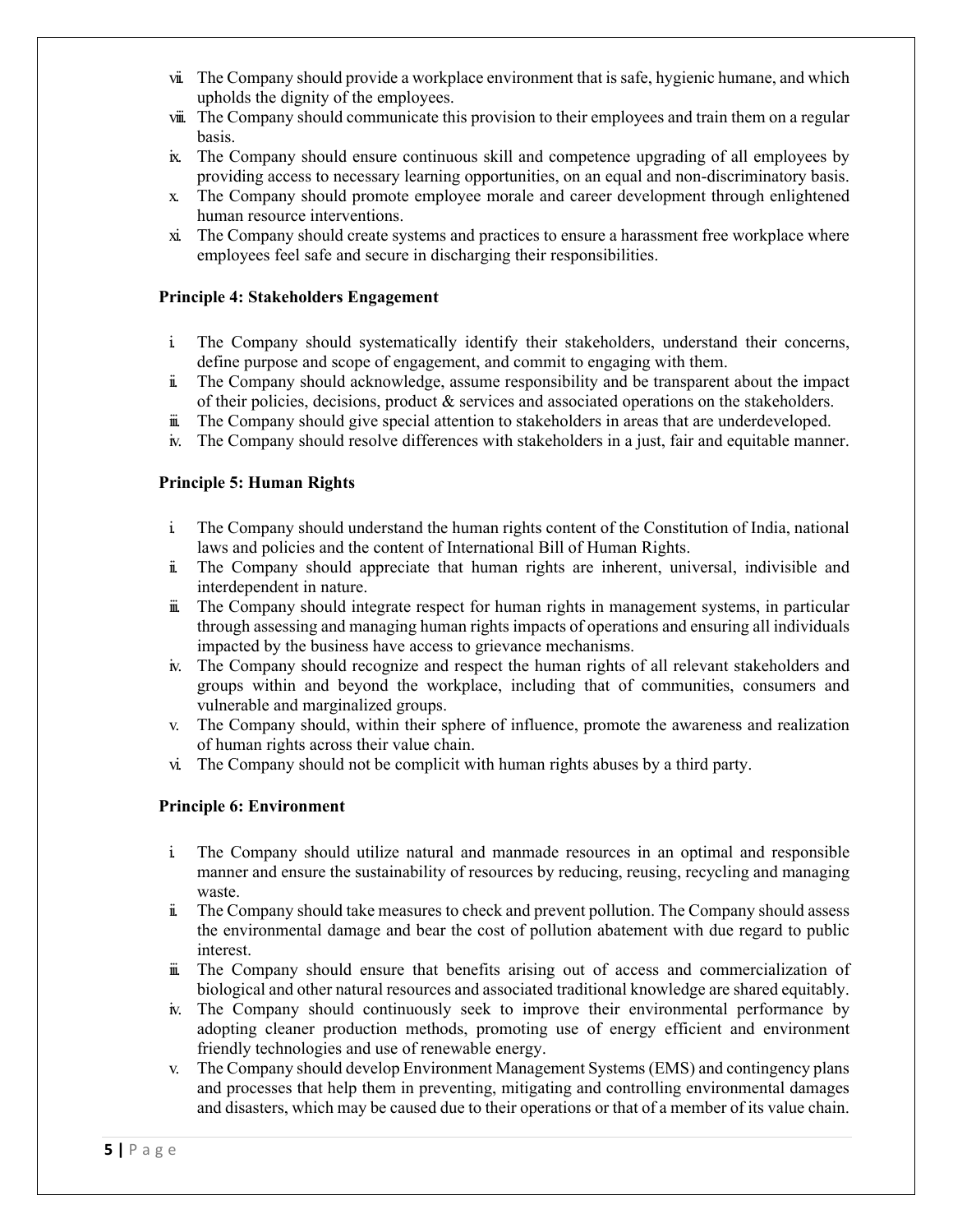- vi. The Company should report their environmental performance, including the assessment of potential environmental risks associated with their operations, to the stakeholders in a fair and transparent manner.
- vii. The Company should proactively persuade and support its value chain to adopt this principle.

#### **Principle 7: Policy Advocacy**

- i. The Company, while pursuing policy advocacy, must preserve and expand public good and shall not advocate any policy change to benefit the Company or select few alone.
- ii. To the extent possible, Company should utilize the trade and industry chambers and associations and other such collective platforms to undertake such policy advocacy.

#### **Principle 8: Inclusive Growth**

- i. The Company should understand their impact on social and economic development, and respond through appropriate action to minimise the negative impacts.
- ii. The Company should innovate and invest in products, technologies and processes that promote the wellbeing of society.
- iii. The Company should make efforts to complement and support the development priorities at local and national levels and assure appropriate resettlement and rehabilitation of communities who have been displaced owing to their business operations.
- iv. The Company should be sensitive to the local concerns while operating in regions that are underdeveloped.

#### **Principle 9: Consumer Value**

- i. The Company, while serving the needs of their customers, should take into account the overall well-being of the customers and that of society.
- ii. The Company should ensure that they do not restrict the freedom of choice and free competition in any manner while designing, promoting and selling their products.
- iii. The Company should disclose all information truthfully and factually, through labelling and other means, including the risks to the individual, to society and to the planet from the use of the products, so that the customers can exercise their freedom to consume in a responsible manner. Where required, the Company should also educate their customers on the safe and responsible usage of their products and services.
- iv. The Company should promote and advertise their products in ways that do not mislead or confuse the consumers or violate any of the principles in these Guidelines.
- v. The Company should exercise due care and caution while providing goods and services that result in over exploitation of natural resources or lead to excessive conspicuous consumption.
- vi. The Company should provide adequate grievance handling mechanisms to address customer concerns and feedback.

### **6. Policy Disclosure**

The Business Responsibility Policy shall be disclosed in the Annual Report and on the website of the Company i.e. at www.bajajconsumer.com.